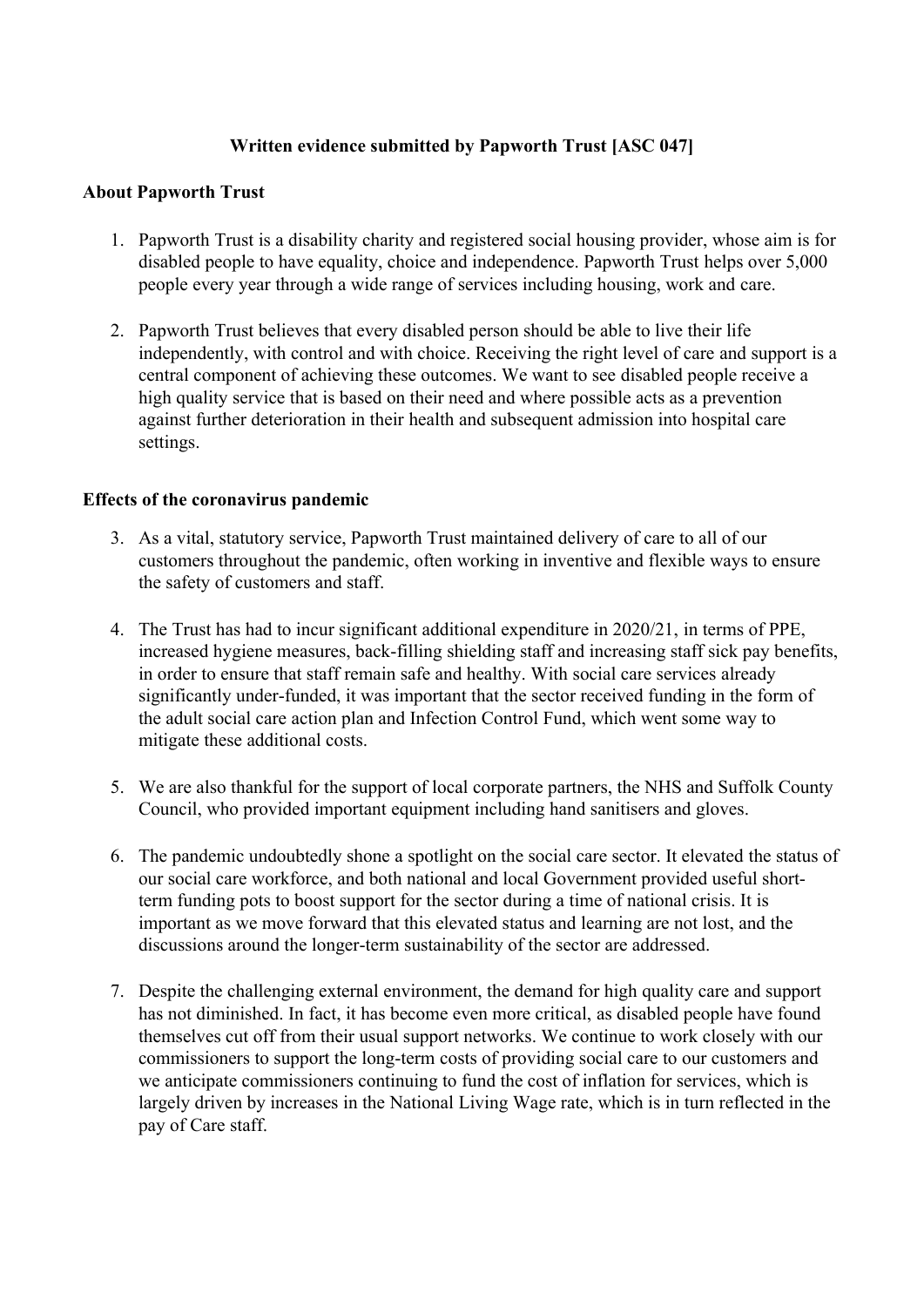## **The Care Crisis**

- 8. The statistics are stark. The Health and Social Care Select Committee found a funding gap in adult social care of between 1.4 billion and £12.2 billion per annum<sup>1</sup>. This did not take into account any effects of the coronavirus pandemic, but was instead impacted by an increasing population of disabled and older people who require a social care service. It is not only damaging to people who need but are not receiving social care, but the cost of a lack of longterm investment in social care has serious effects on the NHS. The lack of an integrated approach between the NHS and social care is not politically, culturally and economically sustainable.
- 9. It is important to note that the population's needs are changing and social care and health providers increasingly support people who have 2 or more conditions occurring at once. This creates problems when health and social care are funded from different budgets and are not strategically linked. For instance, we know of examples where individuals who have multiple conditions, such as addictions combined with mental health issues/ learning disabilities, are often left vulnerable and unsupported while health professionals argue over where the greater issue is, in terms of deciding which budget support will be funded from; and what levels of funding are applicable.
- 10. With austerity cuts, Local Government budgets have been hit hard. Constraints on funding have led to Councils providing care and support to fewer people and concentrating on those with the highest needs.
- 11. As a result of Local Government cuts to funding, we have seen worrying situations whereby social care providers are unable to sign contracts with Local Authorities or having to hand back contracts midway due to the low fees that they are able to pay for services. This is due to increasing staffing costs to the provider, compounded by a much slower inflationary increase from Local Authorities. National Living Wage increased by 11.4% from 2018 to 2020, yet inflationary fee rises over this two-year period only increased the income the Trust received by 6.4%.
- 12. Providers have been forced to carry most of the financial risk, but they simply don't have the capacity to carry this. As organisations, we work hard to ensure the cuts in funding do not reduce the quality of service we provide. This has been demanding, not least because the regulatory requirements for the sector have never been higher. We need to maintain a high level of standard, at the same time as our income is becoming more compressed.

# **Social Care workforce**

13. As an employer, Papworth Trust is currently a middle-rate payer within the social care sector and pay our staff at or above the minimum wage. Our biggest concern is around pay and recruitment of care staff; currently over 80% of our total care expenditure is on staff salaries. We offer excellent support and training to our employees, but in comparison to other industries pay is low and the demands of the job are high. Recruiting good quality staff in the

<sup>&</sup>lt;sup>1</sup> Health and Social Care Select Committee, Adult Social Care Funding and Workforce, 2020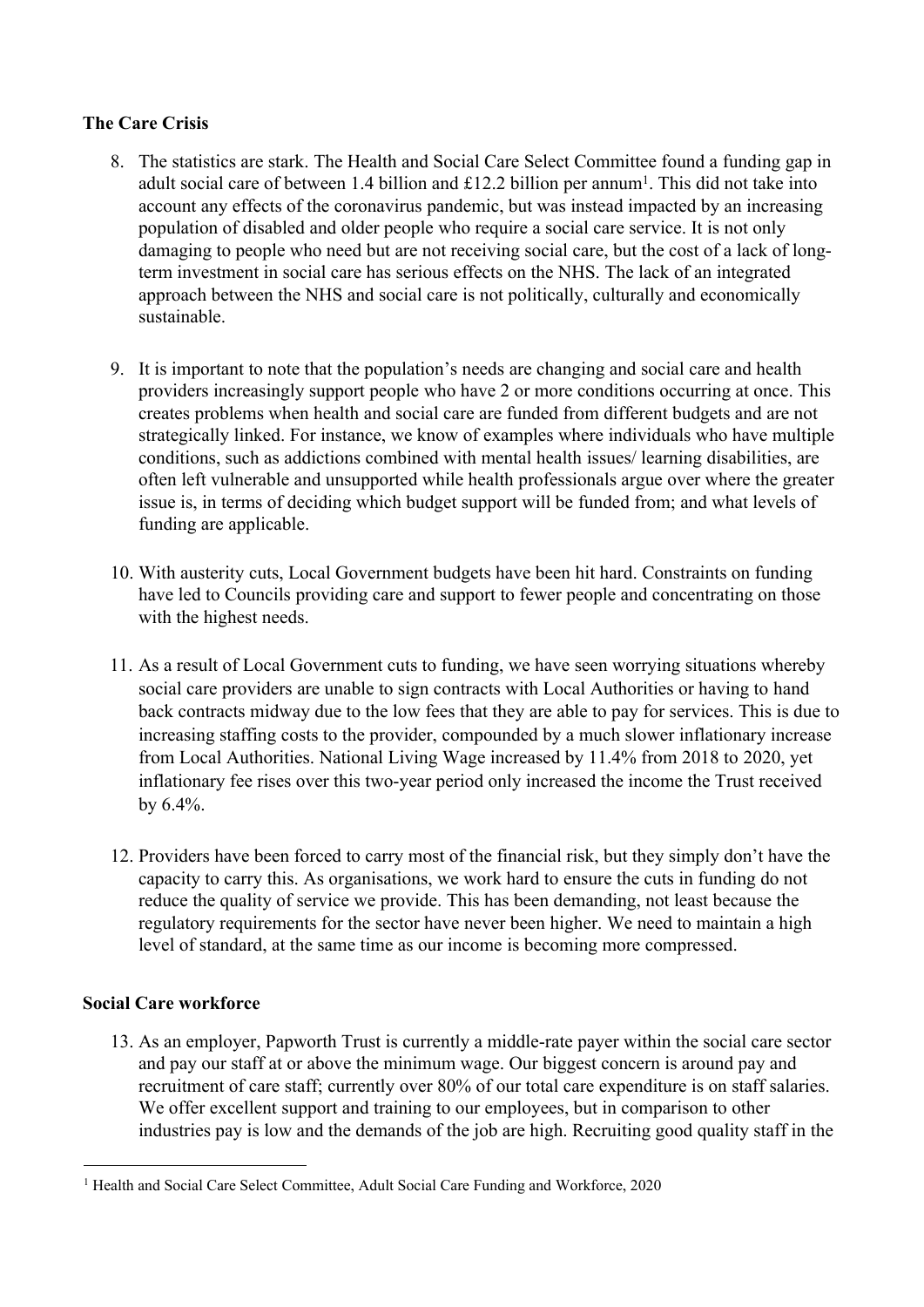social care sector is always a challenge and this remains the case, despite rising levels of unemployment, due to the perceived attractiveness of the work and concerns over health risks due to the pandemic.

14. We find that we are in direct competition with the retail sector, which is seen as a more attractive field of employment. We have experienced staff leaving to pursue careers outside of the social care sector for better pay and less responsibility, combined with a reducing pool of new employees because we are in direct competition with the retail industry and others. A shortage of good staff means we have to rely on costly agency staff to fill gaps. This approach is clearly more expensive and far from ideal in terms of consistency of delivery for our customers. The living wage increases (which we will cover more in the next section) may help staff to feel more valued in their work and so improve recruitment and retention, but at the same time we need

funders to recognise the increase in costs associated with this through fees that reflect the actual cost of service delivery. We anticipate this rising to £10.50 by 2024 and therefore wage increases in Care being ahead of the wider inflation rates assumed.

### **The vital role of informal carers**

- 15. As of 2020, Carers UK estimates there are around 13.6 million people caring through the pandemic. There are many issues for informal carers that occur due to a lack of societal recognition and support for their caring role. It has been estimated that carers' contributions value £132 billion<sup>2</sup>, but they are not given either the financial or social status that they deserve. Over 3 million people juggle care with work, but the significant demands of caring mean that 600 people give up work every day to care for an older or disabled relative<sup>3</sup>. Educational barriers occur around access to education or continuing in education. Carers suffer with related problems, or such health needs being left untreated for too long. Financial concerns over lower earnings, a lack of pension savings and other costs such as travel, household expenditure, and on additional accommodation are common.
- 16. 1.3 million carers are in fact over 65 (with half of carers over 85 providing 50 hours or more of care a week)<sup>4</sup> and in need of some level of care themselves, but this factor is not considered, as the burden for social care is increasingly passed from the public sector on to these individuals.
- 17. Papworth Trust believes the Government must invest more and give a higher priority to providing appropriate respite, care and support. If we don't invest enough, we increase people's vulnerability. If there is too much pushed onto the Third sector, or too much reliance on family and communities, Papworth Trust considers that the whole Social Care sector is at risk of tipping over. Instead we should better support informal care by investing in our community and carer support networks.

<sup>2</sup> Carers UK, Facts and Figures.

<sup>&</sup>lt;sup>3</sup> Carers UK, Facts and Figures.

<sup>4</sup> Carers UK, Facts and Figures.